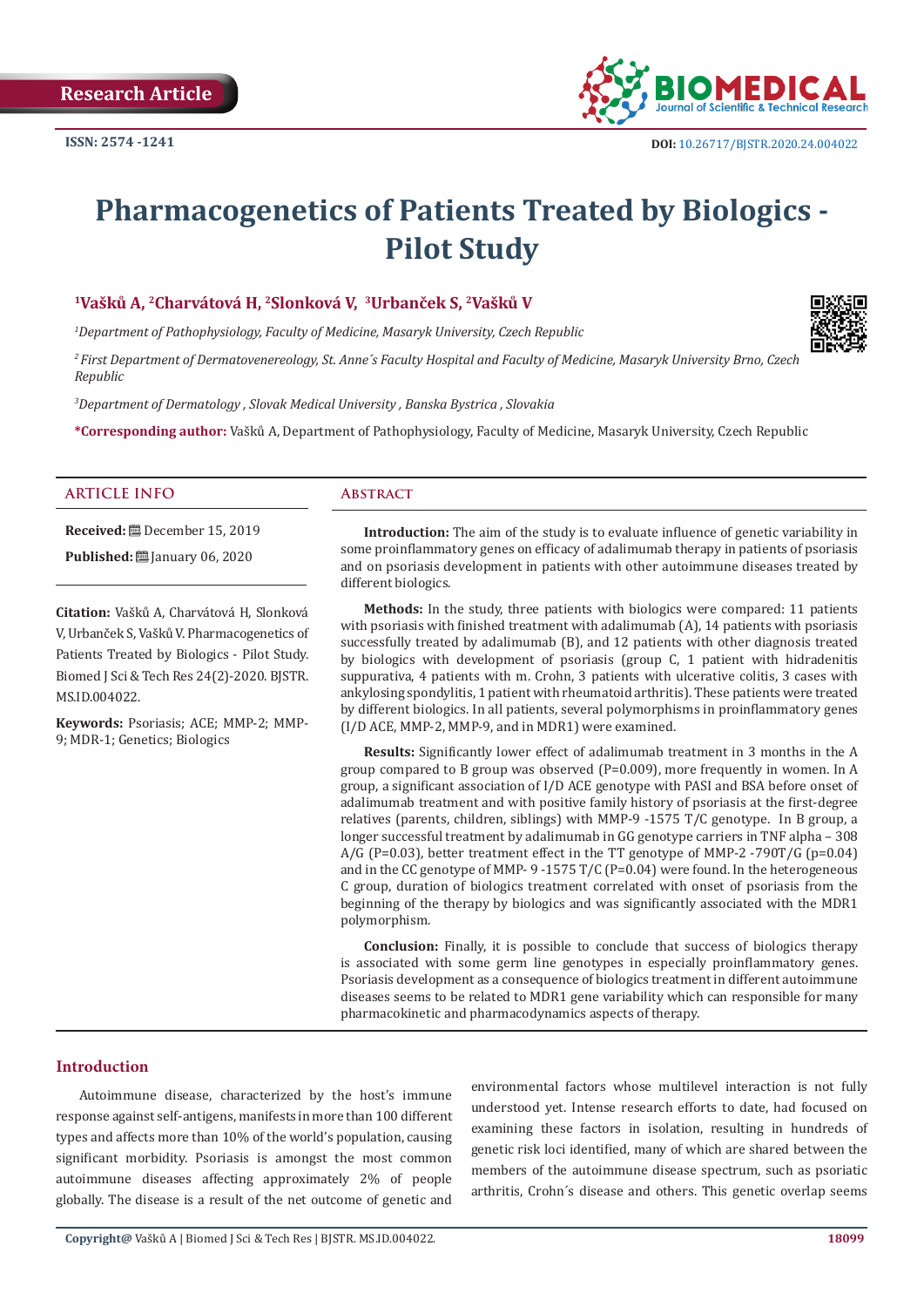to be an indication of overlap of common causal pathways [1]. The therapies for psoriasis are mainly symptomatic and sometimes with poor response. Response among patients is very variable. This variability may be partly explained by the effect of different genetic backgrounds. On the other hand, clinical manifestation of psoriasis can be developed during biologics therapy in patients with other autoimmunity diseases as a result of shared etiopathogenetic background of these diseases.

Using pharmacodynamics and pharmacokinetics approach, pharmacogenetics and, of course, pharmacogenomics with the whole genome knowledge, is able to describe the inheritance influence on organism response to different drugs as well as on the effect of dose, velocity of starting of effect, on different time of elimination of drug from the body and drug interactions. Necessity of precious diagnosis is of the greatest importance, because different pato biochemical mechanisms can lead to similar phenotypic characteristics of the disease. Individual response on therapy can be modified by gene polymorphisms and/or even rare alleles in those genes which directly or indirectly enter the interactions with effect and/or metabolism of drug [1,2]. Pharmacogenetics and pharmacogenomics are being used also to search for biomarkers that can predict response to systemic treatments, including those for moderate-to-severe psoriasis. Diverse systemic and biologic therapies are used to treat moderateto-severe psoriasis. Moderate-to-severe psoriasis is usually treated with systemic immunomodulators such as acitretin, cyclosporine, and methotrexate.

Anti-tumor necrosis factor (TNF) drugs (adalimumab, etanercept, or infliximab) are the first-line treatment for patients resistant to conventional systemic therapies. Adalimumab was initially approved in 2002 for the treatment of rheumatoid

arthritis. It has subsequently been approved for >10 additional indications, including moderate to severe plaque psoriasis [3]. Because psoriasis has commonly higher prevalence in many other diseases with autoimmune features, biologics therapy potentially can improve or deteriorate clinical manifestation of psoriasis. This could be individually influenced by gene polymorphisms forming genetic predisposition to chronic inflammatory diseases. Although these therapies are very efficient, around 30-50% of patients have inadequate response. Ustekinumab is a monoclonal antibody that targets interleukin (IL)-12 and IL-23 and is used for moderate-tosevere psoriasis. New drugs (apremilast, brodalumab, guselkumab, ixekizumab, and secukinumab) have recently been approved for psoriasis. However, response rates to systemic treatments for moderate-to-severe psoriasis range from 35 to 80%, so it is necessary to identify non-invasive biomarkers that could help predict treatment outcomes of these therapies and individualize care for patients with psoriasis. These biomarkers could improve patient quality of life and reduce health costs and potential side effects [1,2]. However, very few pharmacogenetic studies have examined the relationship between germline gene polymorphisms and the response to biologicals [3,4]. Aim of the pharmacogenetic pilot study was to compare three different groups of patients with biologics treatment in genotype distributions and/ or allelic frequencies of some germline polymorphisms in gene participating on immunomodulation during chronic inflammatory state [5].

#### **Material and Methods**

a) Group A: 11 psoriatic patients treated by adalimumab for three months when the treatment was stopped due to insufficient efficacy of disease (Table 1)

b) Group B: 14 psoriatic patients with efficient continuous therapy by adalimumab (Table 1)

| Dg. Psoriasis                              | Group A<br>Adalimumab treatment finished | <b>Group B</b><br><b>Adalimumab treatment continues</b> |                 |
|--------------------------------------------|------------------------------------------|---------------------------------------------------------|-----------------|
| Birth year (median, range)                 | 1953 (1928-1991)                         | 1969 (1943-1992)                                        | <b>NS</b>       |
| Sex M/W                                    | 4/7                                      | 12/2                                                    | $0.02$ (OR=10)  |
| PASI before (median, range)                | 14.5 (6.3-28.2)                          | 12.9 (10.40-40.00)                                      | <b>NS</b>       |
| BSA before (median, range)                 | $25(5-60)$                               | $25.5(8-75)$                                            | <b>NS</b>       |
| Efficacy of treatment in 3 months          | 6/5(55%)                                 | 14/0 (100%)                                             | $0.009$ (OR=11) |
| Psoriasis onset age (median, range, years) | $21.5(0-60)$                             | $21.0(7-53)$                                            | <b>NS</b>       |
| Late onset of psoriasis (above 40 years    | 20%                                      | 8%                                                      | <b>NS</b>       |

**Table 1:** Descriptive parameters for Group A and B.

**Table 2:** Patients with psoriasis manifestation during biologics therapy.

| <b>Birth year</b> | <b>Sex</b> | Dg                          | <b>Biologics</b> | Length of treatment<br>by biologics<br>(months) | Clinical manifestation of psoriasis<br>from the beginning of the<br>biologics treatment (months) |
|-------------------|------------|-----------------------------|------------------|-------------------------------------------------|--------------------------------------------------------------------------------------------------|
| 1962              | M          | Hidradenitis<br>suppurativa | adalimumab       |                                                 |                                                                                                  |
| 1985              | M          | Ankyl spondilitis           | adalimumab       | 22                                              |                                                                                                  |
| 1957              | M          | Ankyl. Spondilitis          | golimumab        |                                                 |                                                                                                  |
| 1970              | M          | Ankyl.spondilitis           | adalimumab       |                                                 |                                                                                                  |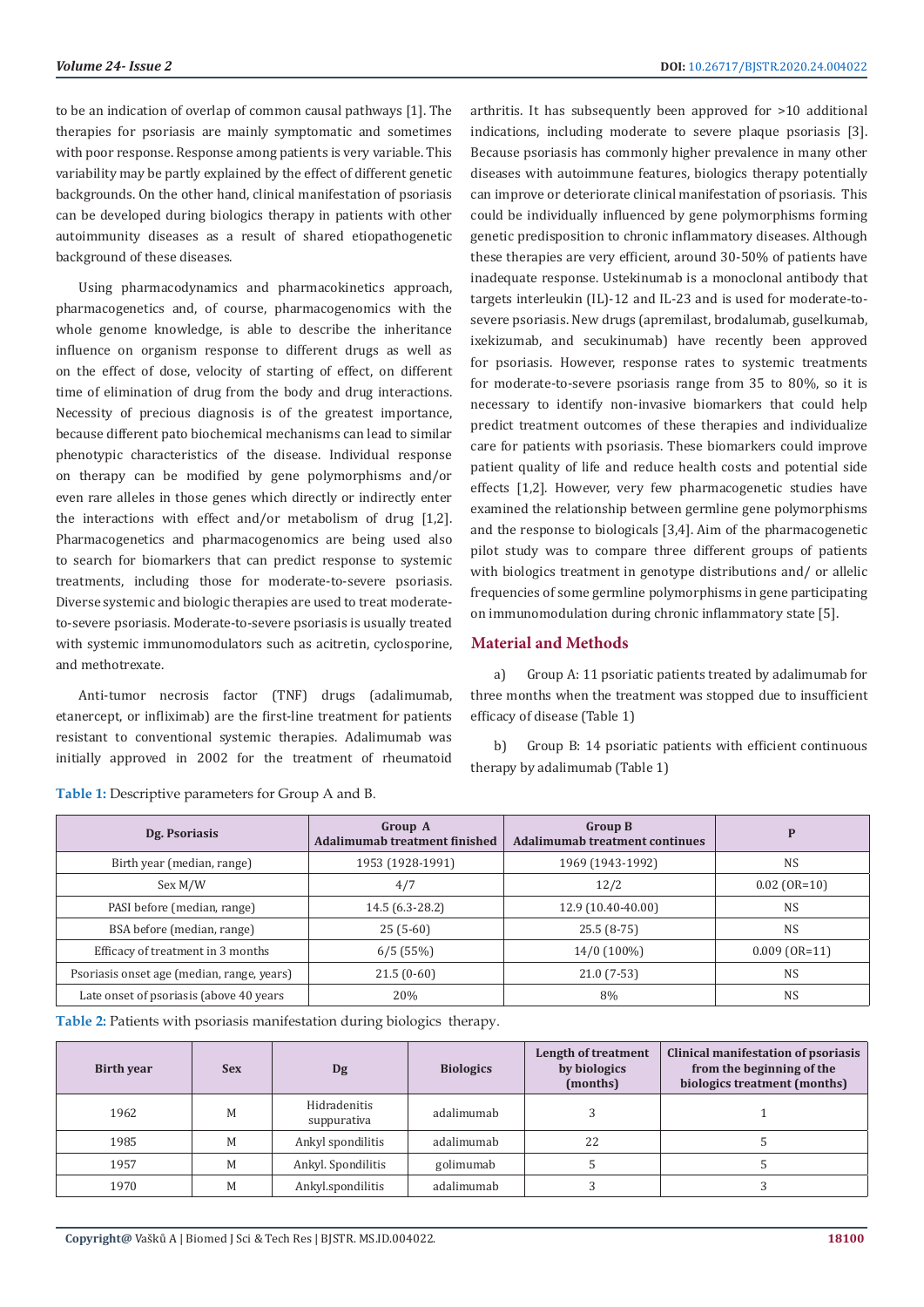| 1962 | W | Iridocyklitis, m.Crohn | adalimumab   | 12 |    |
|------|---|------------------------|--------------|----|----|
| 1976 | W | m. Crohn<br>adalimumab |              | 10 |    |
| 1976 | W | m.Crohn                | infliximab   | 45 | 34 |
| 1985 | W | m.Crohn                | infliximab   | 42 |    |
| 1970 | M | Ulcerose collitis      | infliximab   |    |    |
| 1952 | W | Ulcerrose collitis     | infliximab   | 38 | 21 |
| 1976 | W | Ulcerose collitis      | infliximab   | 91 | 49 |
| 1964 | M | Rheumatoid arthritis   | certolizumab | 66 | 66 |

c) Group C: 12 patients with other than psoriatic diagnosis (1 case of hidradenitis suppurativa, 4 cases of m. Crohn, 3 cases of ulcerative colitis, 3 cases of ankylosing spondylitis, 1 case of rheumatoid arthritis, Table 2) in which clinical manifestation of psoriasis developed during different biologics therapy. Genotypes in several germline genetic polymorphisms - I/D ACE (rs4646994), TNF alpha -308 G/A (rs1800629), MMP-2 -690 T/G (rs243864) and MDR 1 C3435T (rs1045642) were identified by the PCR method and restriction analysis according to standard protocols.

#### **Results**

A significantly lower 3 months' effect of adalimumab therapy in A compared to B group was confirmed (A group - 6 positive response to 5 negative responses to group B-14 positive to 0 negative; P=0.009; Table 1). In the A group, a significant association of II genotype in I/D ACE polymorphism and higher value of PASI and BSA markers before starting of adalimumab therapy was found (P=0.02; P=0.03, respectively; Table 3).A positive family history of psoriasis in the 1st heredity line (parents, siblings, children), was associated with genotypes in -1562 C/T MMP-9 (P=0.03; sensitivity 1, specificity 0.86 for CT genotype; Table 4) A significant association of duration of biologic treatment with genotypes of TNF- α – 308 A/G was found (P=0.03). The GA genotype carrier was treated significantly longer (median 35 months, range 17-87 months) compared to genotype GG carrier (median 15, range 2-30 months). The three months (3 M) effects of biological therapy differ between carriers of genotype TG and TT of MMP-2 -790T/G (sensitivity 0.7 and specificity 1 for TG, P=0.04).

**Table 3:** Differences in genotype distribution in I/D ACE polymorphism in PASI and BSA score before adalimumb therapy onset in Group A.

| $I/D$ ACE -<br>genotypes | N  | <b>PASI</b> before<br><b>Minimum</b> | <b>PASI</b> before<br><b>Maximum</b> | <b>PASI</b> before<br><b>Median</b> |      | <b>BSA</b> before<br><b>Minimum</b> | <b>BSA</b> before<br><b>Maximum</b> | <b>BSA</b> before<br><b>Median</b> |      |
|--------------------------|----|--------------------------------------|--------------------------------------|-------------------------------------|------|-------------------------------------|-------------------------------------|------------------------------------|------|
| $ID + DD$                |    |                                      | 25                                   |                                     | 0.02 |                                     | 40                                  | 16                                 | 0.03 |
|                          |    | 23                                   | 28                                   | 25                                  |      | 38                                  | 60                                  | 50                                 |      |
| All Groups               | 11 |                                      | 28                                   | 15                                  |      |                                     | 60                                  | 25                                 |      |

**Table 4:** Differences in genotype distribution in -1562 T/C MMP-9 polymorhisms in family history of psoriasis in Group A.

| MMP-9 -1562 $T/C$ - genotypes | N  | Parents/siblings/children have not psoriasis | Parents/siblings/children have psoriasis |
|-------------------------------|----|----------------------------------------------|------------------------------------------|
|                               |    | l (14%)                                      | $3(100\%)$                               |
| U.U.                          |    | 6 (86%)                                      | $0(0\%)$                                 |
| All Groups                    | 10 |                                              |                                          |

Similarly, the CT genotype carriers in MMP9-1562 C/T polymorphism have more frequently good response to adalimumab therapy in 3M period compared to TT genotype carriers (sensitivity 0.6, specificity 1.0; P=0.07; Table 5) In the C group, duration of biological therapy highly significantly correlated with the time

from the beginning of the biological therapy until psoriasis became clinically manifest (P=0.00002). Duration of biological treatment was also significantly associated with C3435T MDR1 genotype (P=0.02, Table 6).

**Table 5:** Differences in genotype distribution in -790 T/G MMP-2 and -1562 T/C MMP-9 polymorhisms in family history of psoriasis in Group B.

| $-790$ T/G MMP-2- genotypes  | 3M efficacy of adalimumab - good | 3M efficacy of adalimumab - bad |  |
|------------------------------|----------------------------------|---------------------------------|--|
| <b>THP</b>                   | $3(30\%)$                        | $4(100\%)$                      |  |
| TG.                          | 7(70%)                           | $0(0\%)$                        |  |
| $-1562$ T/C MMP-9- genotypes |                                  |                                 |  |
| $\sqrt{ }$<br>UΙ             | $6(60\%)$                        | $0(0\%)$                        |  |
| CC                           | $4(40\%)$                        | 4(4%)                           |  |